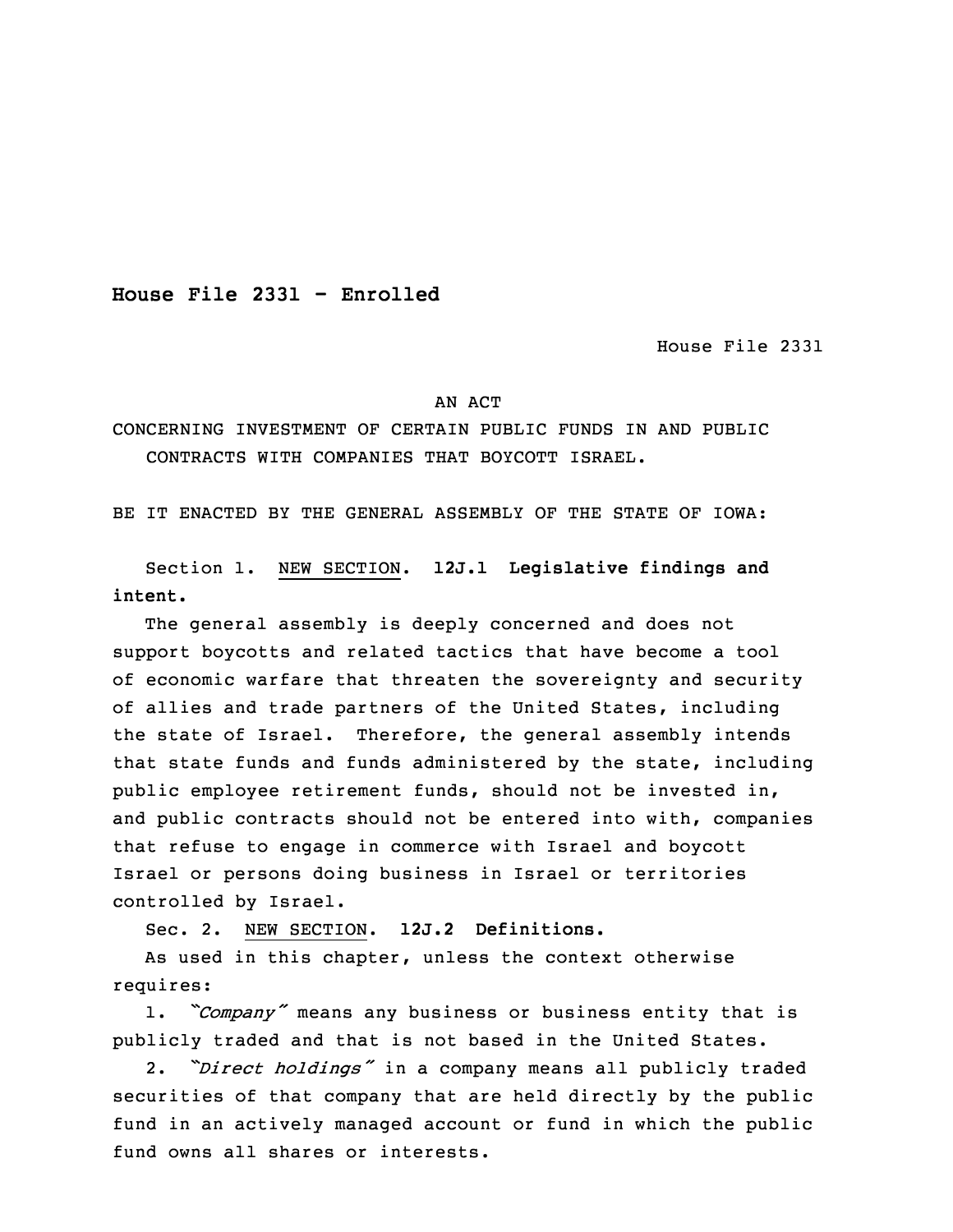3. *"Indirect holdings"* in <sup>a</sup> company means all securities of that company that are held in an account or fund managed by one or more persons not employed by the public fund, in which the public fund owns shares or interests together with other investors not subject to the provisions of this chapter. Indirect holdings include but are not limited to mutual funds, fund of funds, index funds, private equity funds, hedge funds, and real estate funds.

4. *"Public entity"* means the state, political subdivisions of the state, public school corporations, and all public officers, boards, commissions, departments, agencies, and authorities empowered by law to enter into public contracts for the expenditure of public funds, including the state board of regents and institutions under the control of the state board of regents.

5. *"Public fund"* means the treasurer of state, the state board of regents, the public safety peace officers' retirement system created in chapter 97A, the Iowa public employees' retirement system created in chapter 97B, the statewide fire and police retirement system created in chapter 411, or the judicial retirement system created in chapter 602.

6. *"Scrutinized company"* means any company that publicly states it is participating in <sup>a</sup> boycott of Israel.

Sec. 3. NEW SECTION. **12J.3 Identification of companies — notice.**

1. *a.* By March 1, 2017, the public fund shall make its best efforts to identify or have identified all scrutinized companies in which the public fund has direct or indirect holdings or could possibly have such holdings in the future and shall create and make available to the public <sup>a</sup> scrutinized companies list for that public fund. The public fund shall review on an annual basis and update, if necessary, the scrutinized companies list.

*b.* In making its best efforts to identify or have identified scrutinized companies, the public fund may review and rely, in the best judgment of the public fund, on publicly available information regarding companies, and including other information that may be provided by nonprofit organizations, research firms, international organizations, and government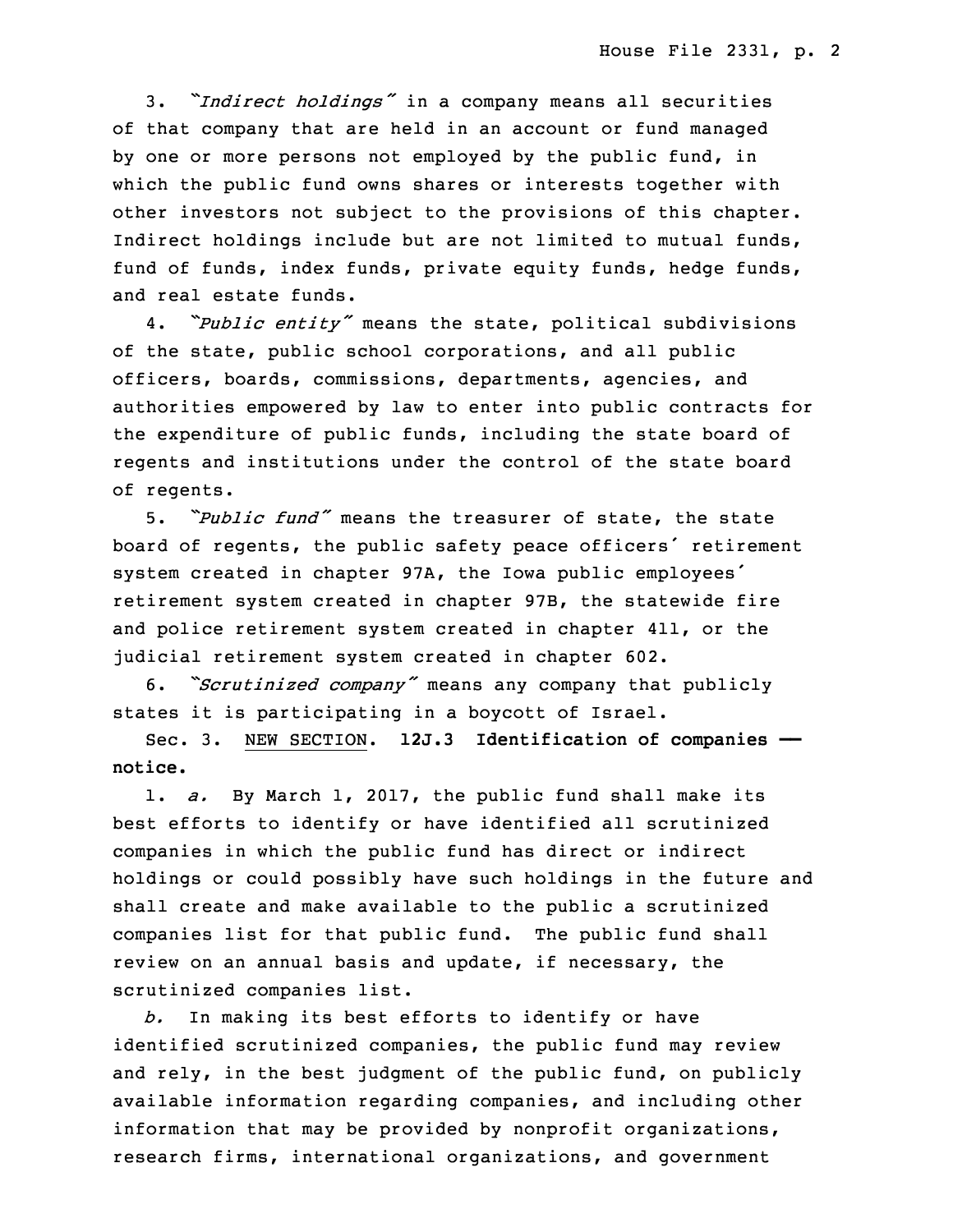entities. The public fund may also contact asset managers and institutional investors for the public fund to identify scrutinized companies based upon industry-recognized lists of such companies that the public fund may have indirect holdings in.

*c.* The Iowa public employees' retirement system, acting on behalf of the system and other public funds subject to this section, may develop and issue <sup>a</sup> request for proposals for third-party services to complete the identification of scrutinized companies and the compilation of <sup>a</sup> scrutinized companies list. The Iowa public employees' retirement system shall consult with all other public funds on the development of the request for proposals. However, selection of <sup>a</sup> successful proposal and the final scope of services to be provided shall be determined only by those public funds that have agreed to utilize the third-party services. If more than one public fund decides to utilize the third-party services, the participating public funds shall equally share the costs of such services.

2. *a.* For each company on the scrutinized companies list, the public fund shall send or have sent <sup>a</sup> written notice informing the company of its status as <sup>a</sup> scrutinized company and that it may become subject to divestment and restrictions on investment in the company by the public fund. The notice shall offer the company the opportunity to clarify its activities or to cease its activities causing its inclusion on the scrutinized company list. The public fund or its representative shall continue to provide such written notice on an annual basis if the company remains <sup>a</sup> scrutinized company.

*b.* If, following notice as provided by this section, <sup>a</sup> scrutinized company ceases activity that designates it as <sup>a</sup> scrutinized company and submits <sup>a</sup> written statement to the public fund that it has ceased engaging in activities boycotting Israel, the company shall be removed from the scrutinized companies list.

Sec. 4. NEW SECTION. **12J.4 Prohibited investments — divestment.**

1. The public fund shall not acquire publicly traded securities of <sup>a</sup> company on the public fund's most recent scrutinized companies list so long as such company remains on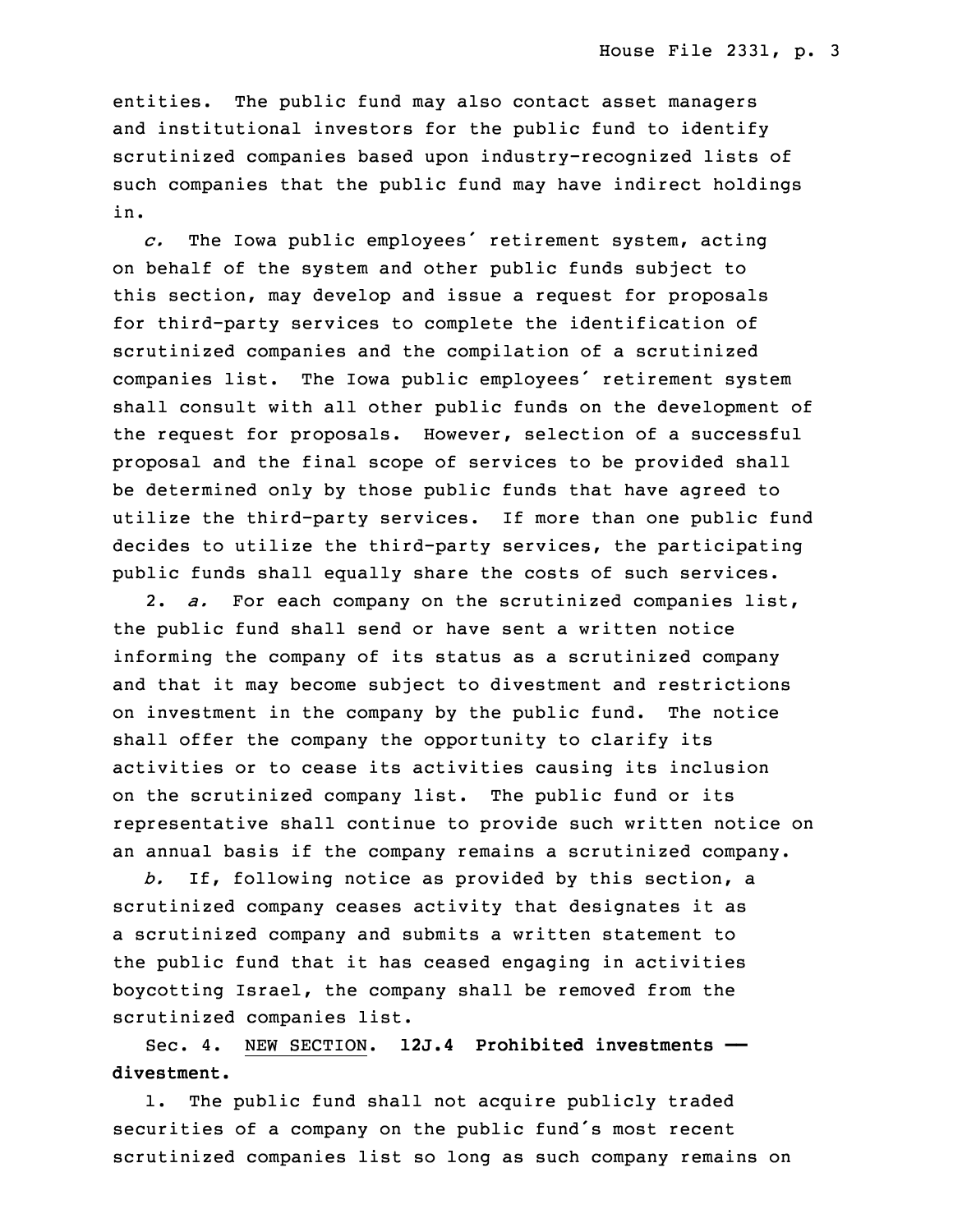the public fund's scrutinized companies list as provided in this chapter.

2. *a.* The public fund shall sell, redeem, divest, or withdraw all publicly traded securities of <sup>a</sup> company on the public fund's list of scrutinized companies, so long as the company remains on that list, within eighteen months following the first written notice sent to the scrutinized company as required by section 12J.3.

*b.* This subsection shall not be construed to require the premature or otherwise imprudent sale, redemption, divestment, or withdrawal of an investment, but such sale, redemption, divestment, or withdrawal shall be completed as provided by this subsection.

3. The requirements of this section shall not apply to indirect holdings of <sup>a</sup> scrutinized company. The public fund shall, however, submit letters to the managers of such investment funds containing scrutinized companies requesting that they consider removing such companies from the fund or create <sup>a</sup> similar fund with indirect holdings devoid of such companies. If the manager creates <sup>a</sup> similar fund with indirect holdings devoid of such companies, the public fund is encouraged to replace all applicable investments with investments in the similar fund consistent with prudent investing standards.

Sec. 5. NEW SECTION. **12J.5 Reports.**

1. *Scrutinized companies list.* Each public fund shall, within thirty days after the scrutinized companies list is created or updated as required by section 12J.3, make the list available to the public.

2. *Annual report.* On October 1, 2017, and each October 1 thereafter, each public fund shall make available to the public, and file with the general assembly, an annual report covering the prior fiscal year that includes the following:

*a.* The scrutinized companies list as of the end of the fiscal year.

*b.* <sup>A</sup> summary of all written notices sent as required by section 12J.3 during the fiscal year.

*c.* All investments sold, redeemed, divested, or withdrawn as provided in section 12J.4 during the fiscal year.